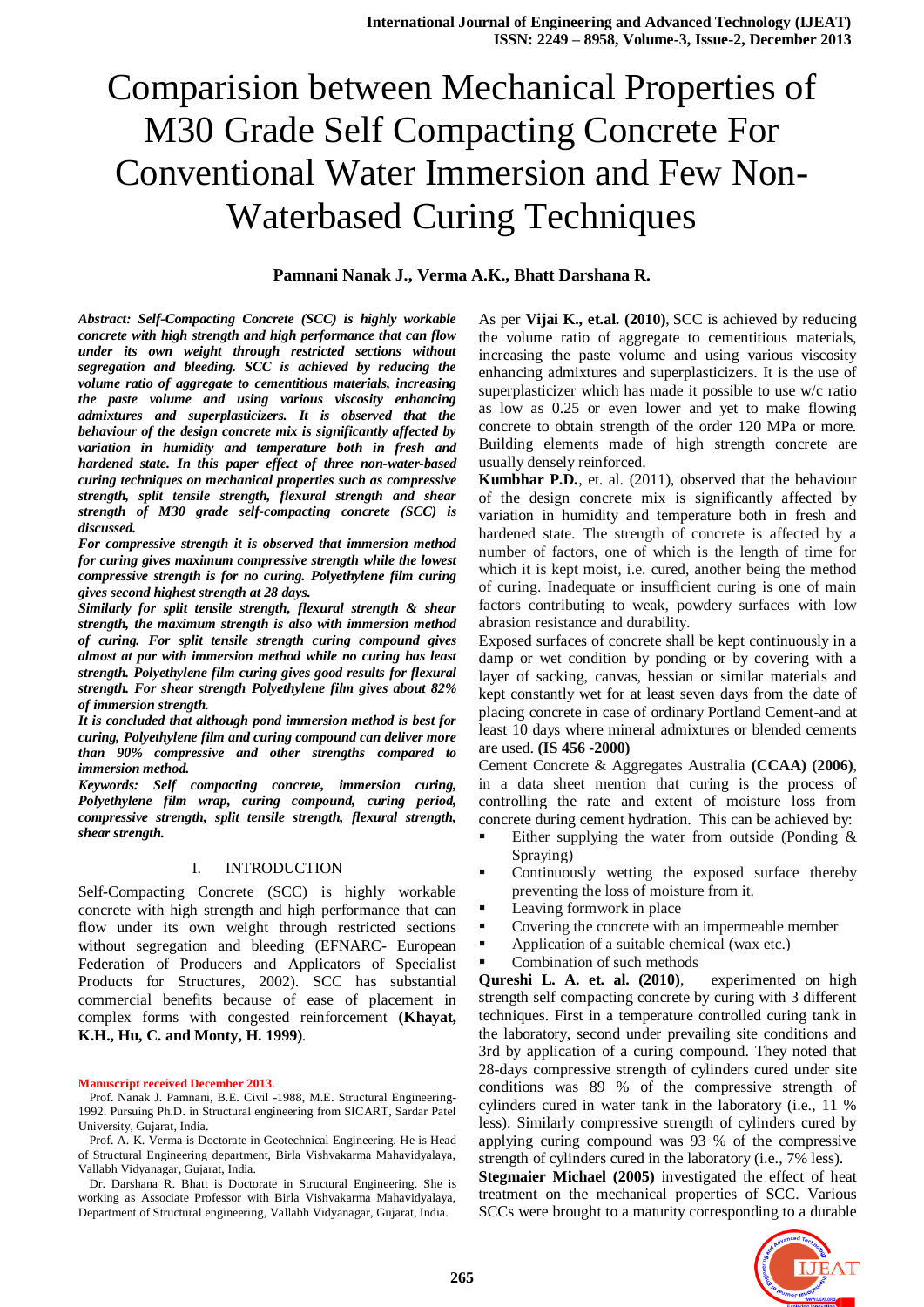storage of the concretes for 3 days at 20 °C. On these concretes, the compressive strength, the splitting tensile strength and the static Young's modulus were determined and compared to reference concretes that had been stored for 3 days under standard conditions. The concretes with a low (w/c)-ratio, which are typically used in the precast industry, are hardly affected by the heat treatment conditions. This applies independent from the curing temperature. A high (w/c)-ratio leads in part to marked loss of strength, which in most cases increases with increasing curing temperature. For the splitting tensile strength, heat curing temperatures up to 60 °C can be regarded as uncritical. Beyond this temperature, strength losses compared to standard storage have to be reckoned with.

The strength of concrete is affected by a number of factors, one of which is the length of time for which it is kept moist,

## II. MATERIALS & METHODOLOGY:

## *A. MATERIALS:*

The materials used in developing the reference M30 SCC have following properties:

**Cement:** Ordinary Portland cement of 53grade (Sanghi brand) with Specific Gravity 3.15, available in local market. The properties of cement used are given in Table 1.

| <b>PROPERTY</b>                               | <b>VALUE</b> | <b>IS CODE: 8112-</b><br>1989<br><b>Specifications</b> |
|-----------------------------------------------|--------------|--------------------------------------------------------|
| Specific Gravity                              | 3.15         | 3.10-3.15                                              |
| Consistency                                   | 28%          | $30 - 35$                                              |
| Initial setting time                          | $35$ min     | 30 <sub>min</sub>                                      |
| Final setting time                            | $178$ min    | $600$ min                                              |
| Compressive<br>strength at 7 days<br>$N/mm^2$ | 38.49        | 43                                                     |
| Compressive<br>strength at 28 days<br>N/mm    | 52.31        | 53                                                     |

**Table 1: Properties of cement**

**Water**: Water is an important ingredient of concrete as it actually participates in the chemical reaction with cement. Potable water was used for mixing.

**Fly Ash:** Class C Fly ash was used with Specific Gravity 2.13, Vanakbori Thermal Station, Dist. Kheda, Gujarat, India. The properties of Fly ash used are given in Table 2.

| Table 2: Froperues of Fly-asii |             |  |  |  |
|--------------------------------|-------------|--|--|--|
| <b>Constituents</b>            | Weight by % |  |  |  |
| Loss on ignition               | 4.17        |  |  |  |
| Silica (SiO2)                  | 69.40       |  |  |  |
| Iron Oxide (Fe2O3)             | 3.44        |  |  |  |
| Alumina (Al2O3)                | 28.20       |  |  |  |
| Calcium Oxide (CaO)            | 2.23        |  |  |  |
| Magnesium Oxide (MgO)          | 1.45        |  |  |  |
|                                |             |  |  |  |
| Total Sulphur (SO3)            | 0.165       |  |  |  |
| Insoluble residue              |             |  |  |  |
| Sodium Oxide (Na2O)            | 0.58        |  |  |  |
| Potassium Oxide (K2O)          | 1.26        |  |  |  |

**Table 2: Properties of Fly-ash**

i.e. cured, another being the method by which it is being cured. Inadequate or insufficient curing is one of main factors contributing to weak, powdery surfaces with low abrasion resistance.

In the present paper we have chosen four different methods of curing in which water is not used as supplementary curing medium:

- 1. Traditional immersion or pond method acronym M3I
- 2. Polyethylene film wrap– M3P,
- 3. Curing compound M3C
- 4. No curing M3N

The effect of these three non-water-based curing techniques on the mechanical properties such as compressive strength, split tensile strength, flexural strength and shear strength of M30 grade self-compacting concrete (SCC) is discussed and compared with conventional immersion curing.

## **Aggregates (FA & CA):**

High strength or rich concrete can be adversely affected by use of large size aggregates as discussed in Shetty M.S. (2005), a text book of Concrete Technology. Based on this fact and after studying mix design literature of SCC, the various aggregates used are as under:

**Sand,**  $\leq$  **4.75mm:** Specific gravity 2.55  $\&$  Fineness Modulus 2.87, Zone II, Bodeli, Vadodara.

**Grit, 4.75 to 12.5mm**: Specific gravity 2.75 & Fineness Modulus 5.76, Sevaliya, Kheda District. The properties of aggregates used are given in Table 3.

| L'able 5; l'10 del ties di saliu |                       |                      |  |  |  |
|----------------------------------|-----------------------|----------------------|--|--|--|
| <b>Particulars</b>               | <b>Sand</b>           | Grit                 |  |  |  |
| Source                           | Bodeli,<br>Gujarat    | Sevalia, Gujarat     |  |  |  |
| Zone                             | Zone II               |                      |  |  |  |
| Specific Gravity                 | 2.55                  | 2.75                 |  |  |  |
| <b>Fineness</b><br>Modulus       | 2.87                  | 5.76                 |  |  |  |
| <b>Bulk Density</b>              | $1776 \text{ kg/m}^3$ | 1764 $\text{kg/m}^3$ |  |  |  |
| Colour                           | Yellowish<br>White    | Greyish Black        |  |  |  |

Table 3: Properties of

**Superplasticizers (SP):** Polycarboxylates ether condensate (PCE) based superplasticizers were used Brand name Glenium B276 Suretec. Dosage of superplasticizer is 1.1% of cementitious material. The properties of superplasticizer are: pH≥6, Chloride ion content<0.2% and light brown liquid in color.

**Polyethylene film:** Polyethylene film is a lightweight, effective moisture retarder and is easily applied to complex as well as simple shapes. As recommended by ASTM C 171 the specimens were wrapped with  $0.01$  mm thick transparent plastic film.

**External curing compounds**: This liquid when applied over the surface of concrete members forms an impermeable membrane that minimizes the loss of moisture from the concrete. Two coats of wax based liquids with brand name FAIRCURE was sprayed over the freshly finished specimen.

## *B. MIX PROPORTION OF SCC and PREPERATION OF SPECIMEN:*

There is no standard method for SCC mix design and many academic institutions, admixture suppliers, ready-mixed, pre cast and contracting companies have developed their own mix proportioning methods. Various trials were performed

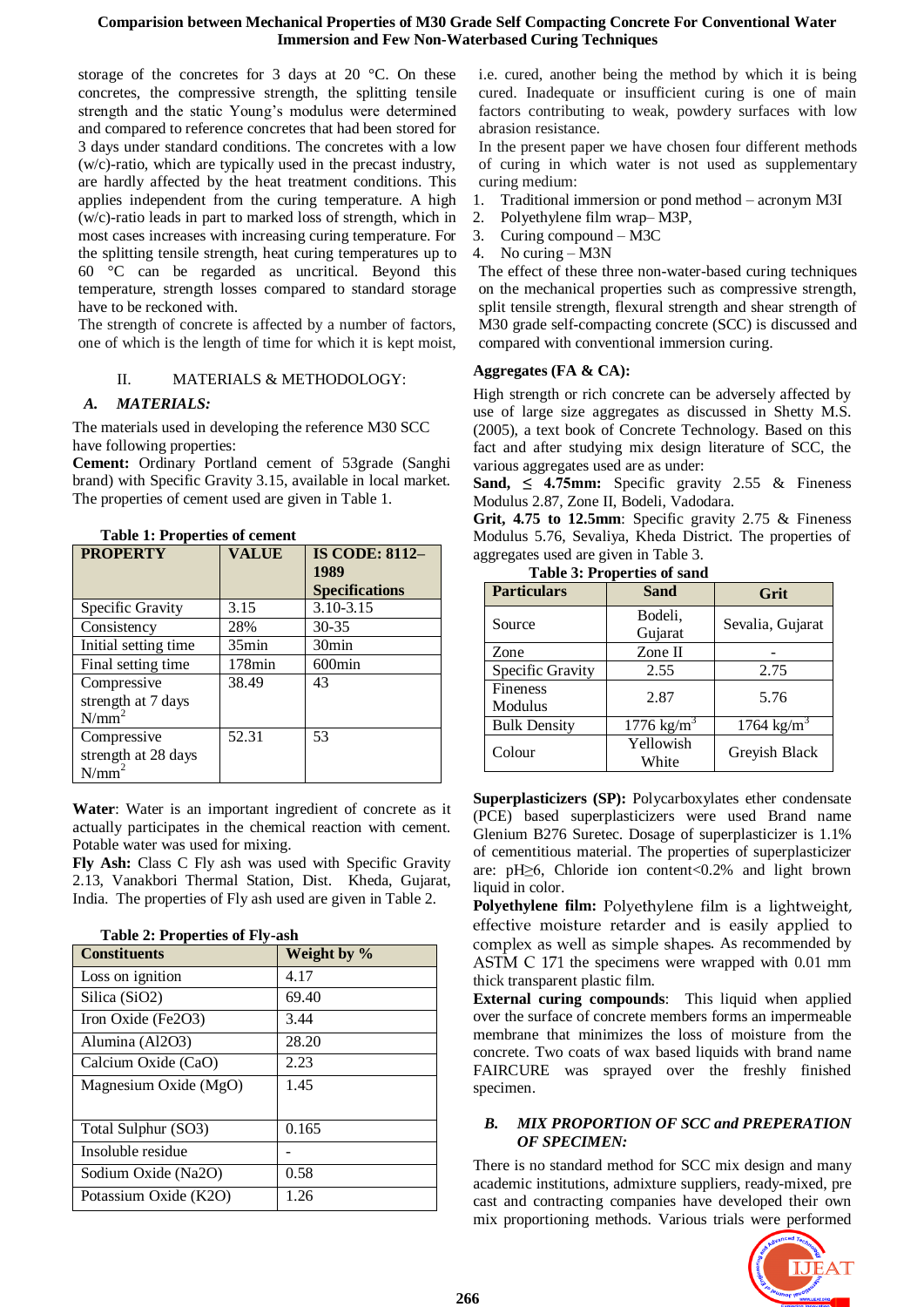with  $0.01 \text{ m}^3$  of concrete with locally available materials and checked the fresh property tests (Slump flow, J-ring flow, V-funnel, L-box and U-box) according to the standards of European Guidelines and finalized the mix proportion of M30 grade of SCC, considered as a reference SCC The selection of super plasticizer and its doses where fixed using Marsh Cone. Before finalizing the type of superplasticizer and its dosage, Marsh cone method was used to study the effect of water/cement ratio and dosage of superplasticizer type on cement pastes with different superplasticizer dosages. (Agullo L., et. al. 1999)

Once the mix design was achieved, concrete cubes were cast. Slump Flow Test was carried out on each batch in order to ascertain concrete flow for self-compacting concrete. All concrete batches were prepared in rotating drum mixture. First, the aggregate are introduced and then one-half of the mixing water was added and rotated for approximate two minutes. Next, the cement and fly ash were introduced with superplasticizer already mixed in the remaining water. Most manufactures recommend at least 5 minutes mixing upon final introduction of admixture. The final mix design for reference mix adopted is shown in Table 4.

| Table 4: Mix proportions for reference mix design,<br>Materials/ $m3$ |                     |  |  |
|-----------------------------------------------------------------------|---------------------|--|--|
| Reference Mix                                                         | M <sub>30</sub> SCC |  |  |
| Cement Kg                                                             | 375                 |  |  |
| $Fly-Ash, Kg$                                                         | 175                 |  |  |
| Fine Aggt., Kg                                                        | 785                 |  |  |
| Coarse Aggt., Kg                                                      | 735                 |  |  |
| Water, Lit.                                                           | 214.5               |  |  |
| SP                                                                    | 1.07%               |  |  |

# *C. TESTS CONDUCTED ON FRESH SCC:*

Tests on fresh concrete were performed to study the workability of SCC. Fig. 1 show the various tests conducted while the test results and their acceptance criteria as per EFNARC are listed in Table 5.

Slump Flow & T50 Test J-Ring Test







**Fig. 1: Tests conducted on fresh SCC**

## *D. CURING METHODS USED:*

Three specimens were cured for each selected techniques of curing namely normal water immersion, Polyethylene film wrap, external curing compound and no curing.

**Water immersion:** The specimens are placed in a water shallow pond immediately after de-moulding. They remain in pond continuously till the day of testing.

**Polyethylene film:** The specimen were wrapped with a transparent 0.01 mm thick plastic material after de-molding and are placed over the exposed surfaces of concrete as soon a placed in a semi open place in ambient temperature. Care was taken that at-least three wraps of sheet are placed without marring the finish of specimens.

**External curing compounds**: Wax based liquids with the brand name FAIRCURE was sprayed over the freshly finished specimen once the free water on the surface has evaporated and there was no water sheen on the surface visible on the specimens. This liquid forms an impermeable membrane that minimizes the loss of moisture from the concrete.

**No Curing or Air Curing:** The specimens after removal of moulds were kept in the ambient temperature without any curing. The specimens were kept outside laboratory in semi open covering. No extra treatment or external water was supplied to specimen. The ambient temperature was between 13-  $24^{\circ}$ C with RH 20 – 35%.

The various curing techniques used are shown in Fig.2. The various acronyms used for specimens of tests are: M3I for Pond Immersion, M3P for Polyethylene film wrap, M3C for curing compound and M3N for No curing.



**Fig. 2: Curing techniques used for present studies**

## *E. TESTS CONDUCTED ON HARDENED M30 SCC:*

In order to find the mechanical properties; Compressive, split tensile, flexural and shear strength required tests were conducted at different ages of concrete for different methods of curing. For each property, three specimens were tested for each method of curing.

**Compressive strength**: For compressive strength cubes of 150×150×150mm are cast from reference mix of SCC and kept for different types of curing up to 90 days. The specimens are tested after 3, 7, 28, 56 and 90 days, using a calibrated compression testing machine of 2,000 KN capacity as per IS: 516-1959 (2004).

Compressive strength  $f_c = P/A$ , where, P is load & A is area  $\sigma$ f cube …… (a)

**Split tensile strength:** For split tensile strength cylinders of 150mm dia. x 300mm high are cast from reference mixes and tested as per IS 5816-199 after 28 days of curing with different techniques.

 $f_{\text{split}} = 2 \text{ P}/\pi \text{DL}, \dots$  where P=load, D= diameter, L=length of cylinder……

**Flexural strength:** Flexural strength is checked after 28 days curing with different techniques. Beams of size 500×100×100mm are cast from reference mixes. The

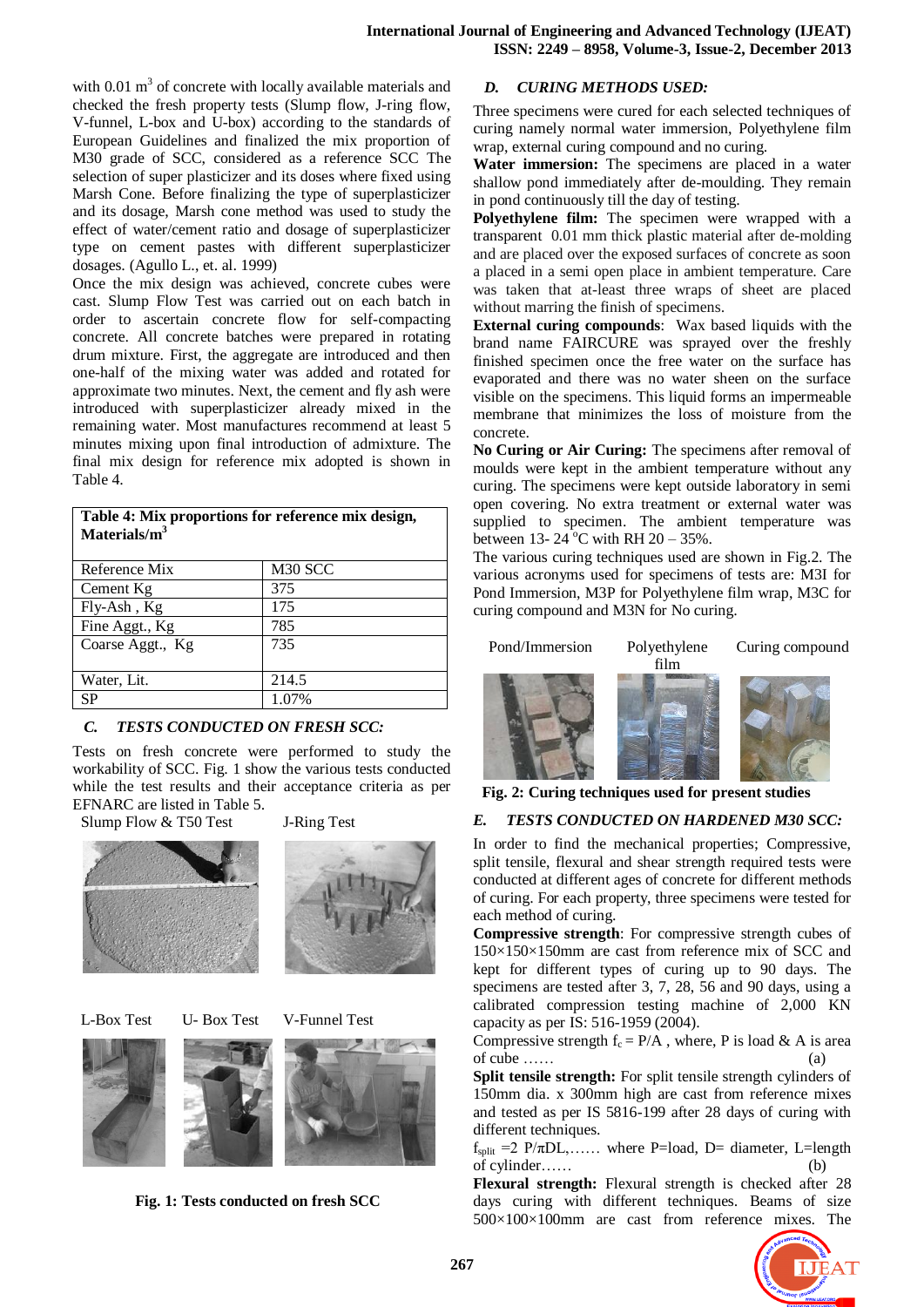specimens are tested on universal testing machine as per IS: 516-1959 (2004). Two-point loading method has been used to create a pure bending state in the beam.

 $f_{rup} = (WL)/(bd^2)$ , where W= load at failure, L= Span of

beam (400mm), b= width, d=depth of beam ... (c)

**Shear strength**: For shear strength L-shape cubes of size (150\*150\*150mm – 150\*90\*60), suggested by Dr. Modhera C.D. and Dr. Bairagi N. K. (2001), Patel Priti A.**,** et al. (2010), are cast from reference mix of SCC and tested after 28 days of curing with different techniques. Fig. 4 shows the test arrangement for shear strength test.

 $f_s = P2/A$ , where, P2 is load at shear plane & A is area of cube at shear plane.. (d)



**Fig. 4: Setup for Shear strength test**

Fig. 5: shows the setup for various tests conducted on hardened SCC.



**Fig. 5: Tests conducted on hardened SCC**

## **III. RESULTS AND DISCUSSION**:

## *A. Tests results of Fresh SCC:*

The overall fresh SCC properties of reference mix are shown in Table 5. The various tests namely Slump flow, L-Box, U-Box, & V-funnel were conducted on fresh SCC reference mix as per EFNARC guidelines. The slump flow test has spread of 620mm. The limiting parameters specified by EFNARC and the results are noted in table 5. It can be observed that the reference mix satisfies all the criteria as per standards specified by EFNARC.

| Table 5. FTCSH SCC properties of reference him |                    |             |                                                    |      |                            |
|------------------------------------------------|--------------------|-------------|----------------------------------------------------|------|----------------------------|
| Sr.<br>No.                                     | <b>Test Method</b> | Unit        | <b>Typical range</b><br>of values as<br>per EFNARC |      | <b>Results</b><br>of Tests |
|                                                |                    |             | Min.                                               | Max. | <b>Mix</b><br>M30          |
| 1                                              | Slump-flow         | mm          | 600                                                | 800  | 620                        |
| 2                                              | T50-Slump<br>flow  | sec         | 2                                                  | 5    | 3.8                        |
| 3                                              | L-box              | $(h_2/h_1)$ | 0.8                                                | 1.0  | 0.83                       |
| $\overline{4}$                                 | U-box              | $(h_2-h_1)$ | 0                                                  | 30   | 10.2                       |
| 5                                              | V-funnel           | sec         | 6                                                  | 12   | 9.8                        |

**Table 5: Fresh SCC properties of reference mix**

# *B. COMPRESSIVE STRENGTH FOR M30 SCC:*

The average compressive strength for various specimens at different ages for M30 SCC is summarized in Table 6.

**Table 6: Average Compressive Strength N/mm<sup>2</sup> for M30 SCC**

| ID               | Curing<br><b>Methods</b> |      |      | $3$ Day 7Day 28Day 56Day 90Day |      |      |
|------------------|--------------------------|------|------|--------------------------------|------|------|
| M3I              | Immersion                | 18.9 | 31.5 | 34.9                           | 40.4 | 44.6 |
|                  | Polyethylene             |      |      |                                |      |      |
| M3P              | Film                     | 23.3 | 26.9 | 33.3                           | 37.4 | 42.1 |
|                  | Curing                   |      |      |                                |      |      |
| M <sub>3</sub> C | Comp.                    | 15.3 | 22.2 | 32.0                           | 36.5 | 39.8 |
|                  |                          |      |      |                                |      |      |
| M3N              | No Curing                | 18.5 | 22.4 | 25.3                           | 28.5 | 31.8 |

It is widely accepted that strength at 28 days is considered as governing strength for concrete mix design. It is observed that for M30SCC, immersion method for curing gives maximum compressive strength  $34.9 \text{ N/mm}^2$ , at  $28 \text{ days}$ ; however 90 days strength is  $44.6$  N/mm<sup>2</sup>, which is 27.9% more than 28 days strength. The good compressive strength can be attributed to proper hydration of cement and reduction in voids due to presence of pozzlonic material like fly ash. The lowest strength is for no curing  $25.3$  N/mm<sup>2</sup>. The lower strength is due to unavailability of sufficient water for proper hydration of cement. The results are in confirmation of the results of the study by Md. Safiuddin et al. (2007). Polyethylene film curing gives second highest strength about 95% of immersion method while curing compound gives about 82%. The better strength is due to the fact that presence of polyethylene film and impervious members of curing compound reduces the evaporation loses leaving thereby sufficient water in concrete for hydration. This indicates that Polyethylene film wrap and curing compound can provide an alternative method of curing where water scarcity is there or the quality of water is not of good standards.

It can be observed from results of no curing that in SCC also curing plays an important role for developing the required strength through the process of hydration. 28 days compressive strength without curing is 25.3 N/mm2 which is 72.5% of immersion strength. However 90 days strength is 91.3% which indicates that with prolonged curing SCC can achieve sufficient strength without curing also.

## *C. Relation between Compressive strength and curing technique for M30SCC:*

The compressive strength was correlated with age of curing for the different methods of curing by regression analysis using Microsoft Excel software. Fig. 6, 7, 8 & 9 shows correlation between compressive strength and age of curing for immersion and other curing techniques for M30SCC.

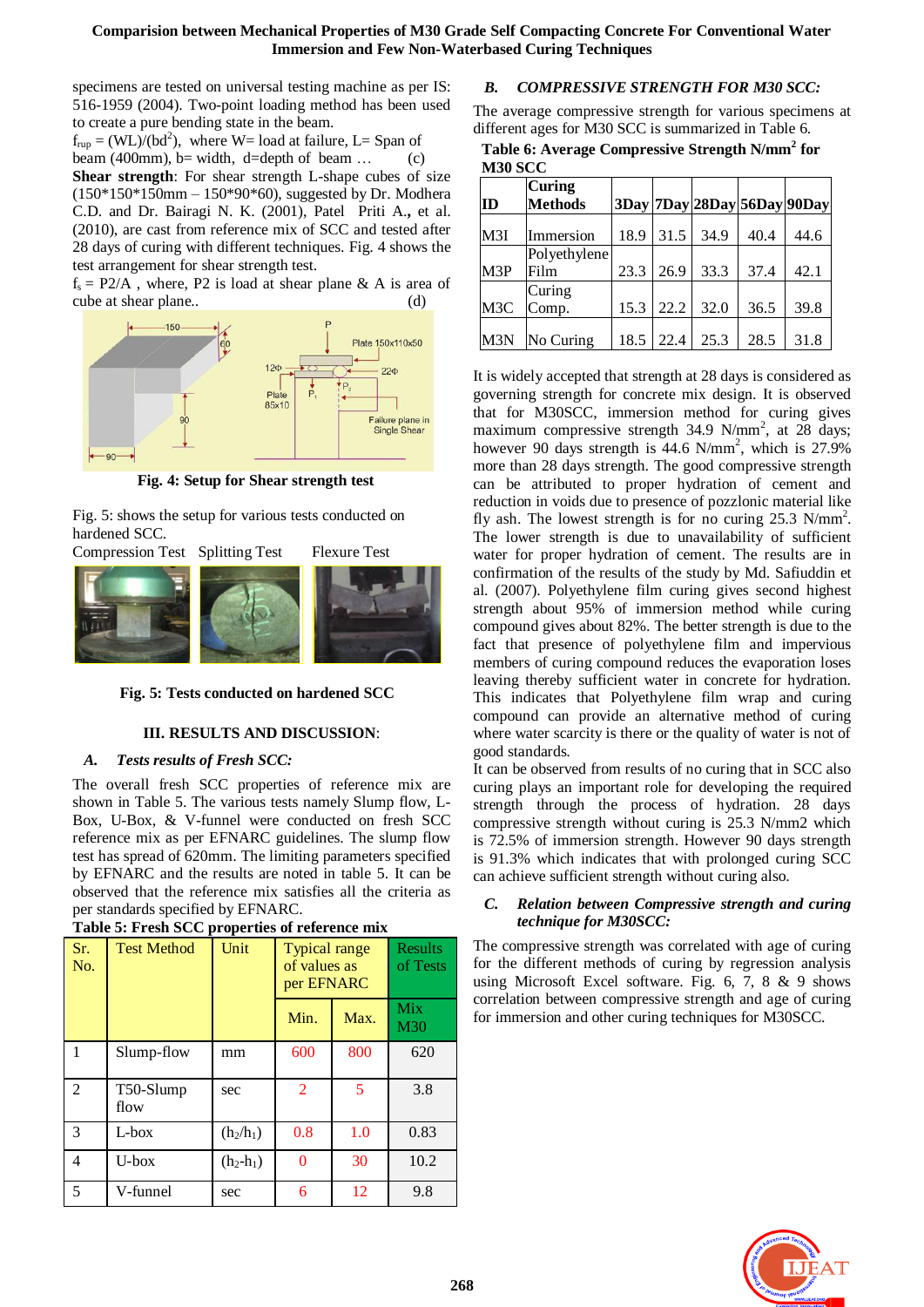

**Fig. 6: Relation between compressive strength and Age of curing for water immersion curing for M30SCC**



**Fig. 7: Relation between compressive strength and Age of curing with Polyethylene film wrap for M30SCC**



**Fig. 8: Relation between compressive strength and Age of curing for curing compound for M30SCC**



**Fig. 9: Relation between compressive strength and Age of curing for no curing for M30SCC**

For immersion curing the best-fit line exhibited a linear relationship between the compressive strength ranging from 22.0 to 46.1 N/mm<sup>2</sup>. The coefficient of determination for the best-fit line was 0.9357, and the correlation coefficient was 0.967. A similar relationship between the compressive strength and curing of concrete was noticed by other researchers **(Neville 1996, Al-Feel J. R. & Al-Saffar N. S. 2008, Jagannadha kumar M.V. et al 2012)**.

For Polyethylene film wrap curing the best-fit line exhibited a linear relationship between the compressive strength ranging from 22.93 to 42.23 N/mm<sup>2</sup>. The coefficient of determination for the best-fit line was 0.9942, and the correlation coefficient was 0.9971. Refer Fig. 7. These values of correlation coefficients show an excellent compatibility between two specified properties.

For curing compound the results exhibited a polynomial relationship between the compressive strength ranging from 14.7 to 40.04 N/mm<sup>2</sup> . The coefficient of determination for the best-fit line was 0.9913, and the correlation coefficient was 0.9956. These values of correlation coefficients show a very good compatibility between two specified properties. Refer Fig. 8.

For no curing the results exhibited a linear relationship between the compressive strength ranging from 18.72 to 31.86 N/mm<sup>2</sup> . The coefficient of determination for the bestfit line was 0.998, and the correlation coefficient was 0.999. These values of correlation coefficients show an excellent compatibility between two specified properties. Refer Fig. 9. It can be concluded that for M30SCC, compressive strength increases with age of curing and the rate of increase depends on techniques used for curing of concrete. At 28 days the highest strength achieved through immersion method of curing is 34.9 N/mm<sup>2</sup> and the lowest strength with no curing is 25.3 N/mm<sup>2</sup> , about 73% of highest strength. In all the techniques prolonged curing adds to compressive strength of concrete.

## *D. Correlation between Compressive strength with immersion method and other non-waterbased curing technique for M30SCC:*

The compressive strength achieved with immersion method was correlated with compressive strength results with other selected methods of curing by regression analysis using Microsoft Excel software. Fig. 10 shows the above mentioned correlation.



**Fig. 10: Correlation between Comp. strength with immersion method and Polyethylene film curing technique for M30SCC**

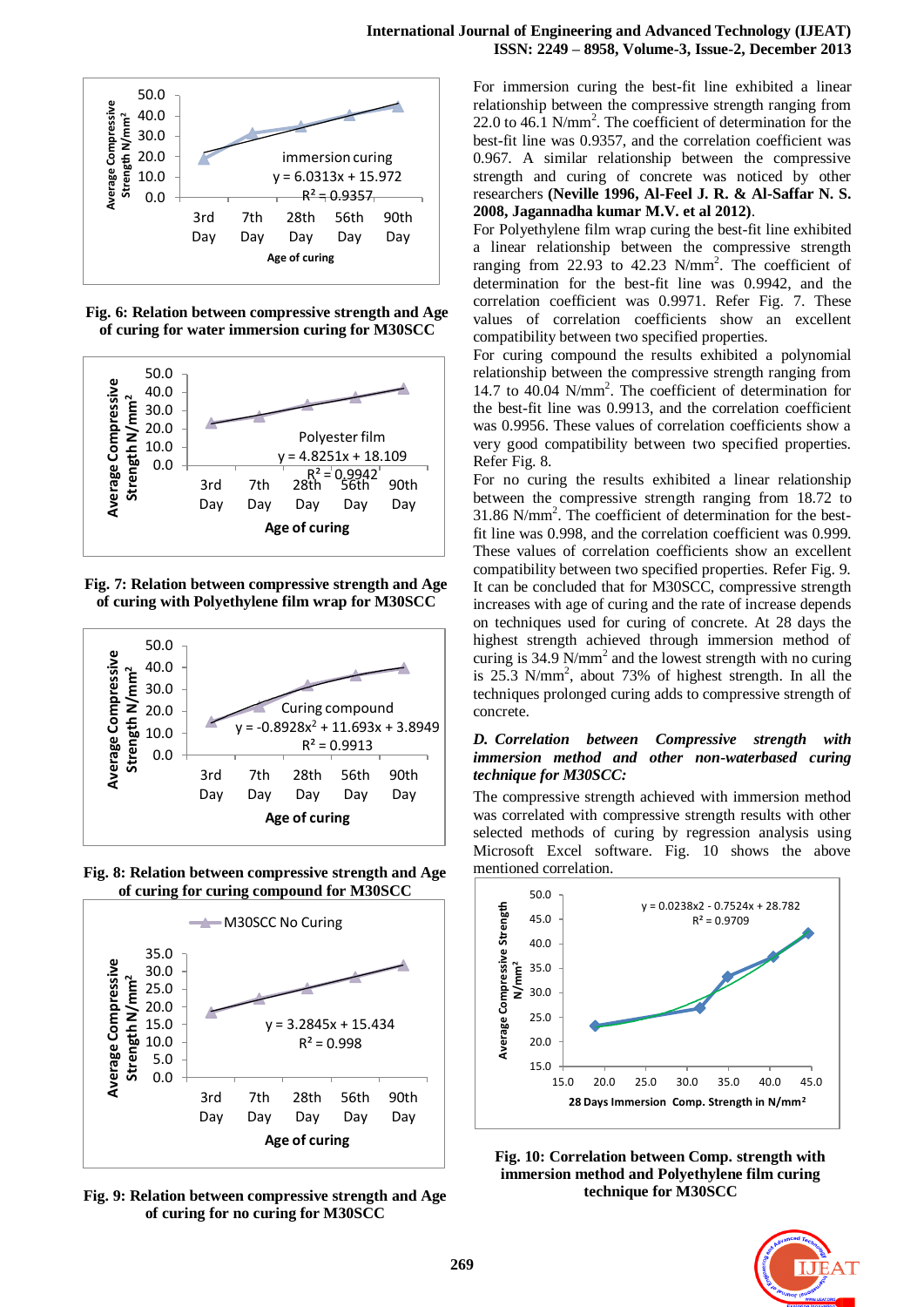

**Fig. 11: Correlation between Comp. strength with immersion method and curing compound technique for M30SCC**



**Fig. 12: Correlation between Comp. strength with immersion method and no curing for M30SCC**

Fig. 10, 11, 12 exhibits the correlation between compressive strength of immersion curing and other selected methods of curing in which water is absent as supplementary curing medium, for M30SCC. The correlation equation for best fit line, the coefficient of determination and the correlation coefficient is displayed on the graph. These values of correlation coefficients show a good compatibility between two specified properties.

## *E. Test results of 28 days Split tensile strength for M30 SCC:*

The average split tensile strength for specimens at 28 days for M30 SCC is summarized in Table7. Fig. 13 shows the 28 days %age split tensile strength comparison for different curing techniques with reference to immersion strength.

| Table 7: 28 Days Average Split tensile strength in<br>$N/mm2$ for M30 SCC |                                              |  |  |
|---------------------------------------------------------------------------|----------------------------------------------|--|--|
| <b>Curing Methods</b>                                                     | Av. Split tensile strength N/mm <sup>2</sup> |  |  |
| Immersion                                                                 | 3.0                                          |  |  |
| Polyethylene<br>Film                                                      | 2.6                                          |  |  |
| Curing<br>Compound                                                        | 3.0                                          |  |  |
| No Curing                                                                 | 1.9                                          |  |  |



**Fig. 13: 28 days %age Split tensile strength for different curing methods with ref. to 28 days Immersion strength for M30SCC**

It can be observed that at 28 days age, maximum split tensile strength for M30 SCC is  $3.01$  N/mm<sup>2</sup>, which is for immersion method of curing. Curing with compound gives almost at par with immersion method 98.5%. No curing has least strength about 63%. This may be due to the unavailability of water for hydration in the absence of any curing or protection for evaporation of water. Curing with Polyethylene film wrap achieves 86.2% split tensile strength compared to immersion method.

#### *F. Relationship between splitting tensile strength and compressive strength of M30SCC:*

Table 7 summarizes 28 days splitting tensile strength development for different curing technique for M30SCC; these values are about 7.5% - 9.2% of their respective compressive strengths.

Relations had been proposed between splitting tensile strength of specimen with its respective compressive strength. **The American Concrete Institute (ACI)** recommended the following equation to predict the splitting tensile strength for its compressive strength.

 $f_t = 0.56*(fc)^{0.5}$  *………... Eq-1* 

A similar equation has been proposed by **Hueste et al. (2004)** as under:

$$
f_t = 0.55*(fc)^{0.55}
$$
 .........  $Eq-2$ 

**Yun Wang Choi et al. (2004)**, have proposed *y= 0.076X + 0.5582*, where x=Compressive strength & Y=split tensile strength at 28 days.

The values of tested splitting tensile strength and its respective estimated strength by above formula are presented in table 8.

| Table 8: 28 Days Average Split tensile strength in<br>N/mm <sup>2</sup> , for M30SCC tested $\&$ estimated as per Eq-1-2 |                                        |                                         |            |                                                              |  |
|--------------------------------------------------------------------------------------------------------------------------|----------------------------------------|-----------------------------------------|------------|--------------------------------------------------------------|--|
| Curing                                                                                                                   |                                        | 28 Days tested Av.<br>strength $N/mm^2$ |            | <b>Estimated Split</b><br>tensile strength<br>$N/mm2$ as per |  |
| <b>Methods</b>                                                                                                           | <b>Split</b><br>tensile<br>Compressive |                                         | ACI<br>318 | Hueste et.<br>al.                                            |  |
| Immersion                                                                                                                | 3.0                                    | 34.9                                    | 3.3        | 3.9                                                          |  |
| Polyethylene<br>Film                                                                                                     | 2.6                                    | 33.3                                    | 3.2        | 3.8                                                          |  |
| Curing<br>Compound                                                                                                       | 2.5                                    | 28.5                                    | 3.0        | 3.5                                                          |  |
| No Curing                                                                                                                | 2.7                                    | 33.1                                    | 3.2        | 3.8                                                          |  |

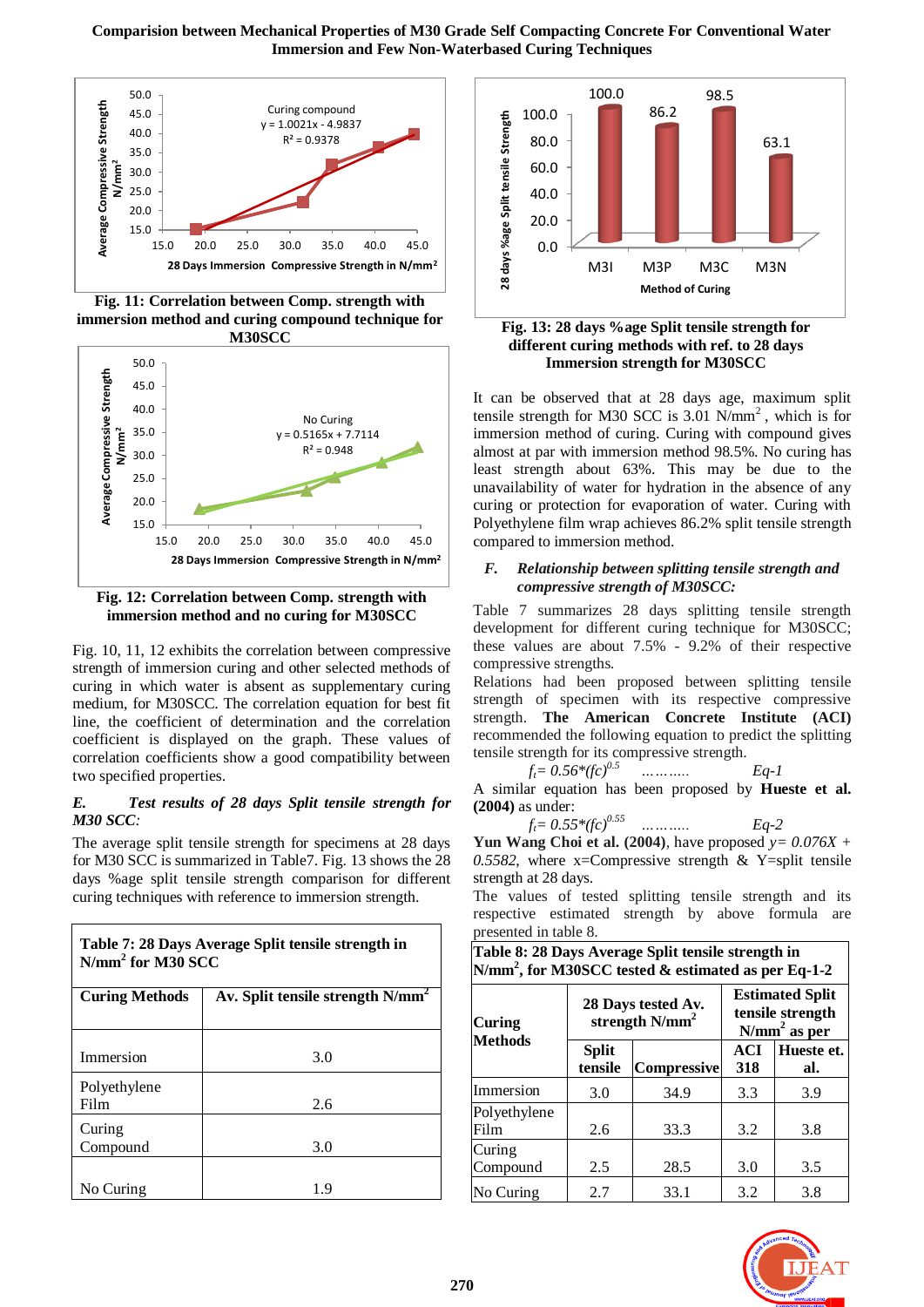## *G. Test results of Flexural strength for M30 SCC:*

The average values of flexural strength for various specimens at 28 days for different curing techniques are presented in Table 9. Fig. 14 shows the 28 days %age flexural strength comparison for different curing techniques with reference to immersion strength.

| Table 9: 28 Days Average flexural strength in |
|-----------------------------------------------|
| $N/mm2$ for M30 SCC                           |

| Acronym | Curing<br><b>Methods</b> | Av. Flexural strength<br>in $N/mm2$ |
|---------|--------------------------|-------------------------------------|
| M3I     | Immersion                | 4.7                                 |
| M3P     | Polyethylene             |                                     |
|         | Film                     | 4.5                                 |
| M3C     | Curing                   |                                     |
|         | Compound                 | 3.6                                 |
| M3N     | No Curing                | 2.8                                 |



**Fig. 14: 28 days %age Flexural strength for different curing methods with ref. to 28 days Immersion strength for M30SCC**

It can be observed that at 28 days age, maximum flexural strength for M30 SCC is  $4.7 \text{ N/mm}^2$ , which is for Immersion curing. Polyethylene film wrap gives second highest result 94.2%. No curing has least strength about 60%. The flexural strength with curing compound is about 77% than that of immersion method split tensile strength.

## *H. Relationship between flexural strength and compressive strength of M30SCC:*

Table 9 summarizes the flexural strength development at 28 days for different curing techniques. The values are about 11 - 15% of their respective compressive strength.

It is observed from literature review that many researchers have proposed relation between splitting tensile strength and respective compressive strength. Indian standards **IS-456- 2000** recommends the following equation to predict the flexural strength for its compressive strength.

*Flexural strength = 0.7 \* fck0.5 ……………….. Eq-3* While Central Road Research Institute **(CRRI)** has suggested:  $Y=11.0x-3.4$ , where  $y=Comp$ . Strength and  $x=$ *Flexural strength …………… Eq-4* Table 10 summarizes values of tested flexural strength and

its respective estimated strength by above equation 3 & 4.

**Table 10: 28 Days Average Flexural strength in N/mm<sup>2</sup> , for tested & estimated values as per Eq-3-4**

| 101 Resicu & Csumancu values as per Eq-9-+<br>Curing<br><b>Methods</b> | 28 Days tested Av.<br>strength N/mm <sup>2</sup> |                        |            | <b>Estimated</b><br>flexural<br>strength as per |
|------------------------------------------------------------------------|--------------------------------------------------|------------------------|------------|-------------------------------------------------|
|                                                                        | <b>Flexur</b><br>al                              | <b>Compress</b><br>ive | IS-<br>456 | <b>CRRI</b>                                     |
| Immersion                                                              | 4.7                                              | 34.9                   | 4.1        | 3.5                                             |
| Polyethylene<br>Film                                                   | 4.5                                              | 33.3                   | 3.2        | 3.3                                             |
| Curing<br>Compound                                                     | 3.6                                              | 32.0                   | 3.1        | 3.2                                             |
| No Curing                                                              | 2.8                                              | 25.3                   | 2.8        | 2.6                                             |

It can be observed that 28 days flexural strength for the current study is more than that of corresponding estimated values as per IS-456-2000 and CRRI. This may be due to the reason that the present formula of codes are for NVC or the flexural strength of SCC is better than NVC.

# *I. Test results of Shear strength for M30 SCC:*

The average values of shear strength for various specimens at 28 days for the specimens are presented in Table 11. Fig. 13 shows the 28 days %age shear strength comparison for all the specimens for different curing techniques with reference to immersion strength.

| Table 11: 28 Days Average Shear strength in N/mm <sup>2</sup> ,<br>for M30 SCC |                       |                                   |  |
|--------------------------------------------------------------------------------|-----------------------|-----------------------------------|--|
| Acronym                                                                        | <b>Curing Methods</b> | Av. Shear strength<br>in $N/mm^2$ |  |
| M3I                                                                            | Immersion             | 5.1                               |  |
| M3P                                                                            | Polyethylene Film     | 4.2                               |  |
| M <sub>3</sub> C                                                               | Curing Compound       | 3.9                               |  |
| M3N                                                                            | No Curing             | 2.6                               |  |



**Fig. 13: 28 days %age Shear strength for different curing methods with ref. to 28 days Immersion strength for M30SCC**

The maximum shear strength for M30SCC is  $5.1$  N/mm<sup>2</sup>, which is for Immersion method of curing. Polyethylene film wrap gives second highest result 84.2%. No curing has least strength about 51%. The shear strength with curing compound is about 77% than that of immersion method shear strength.